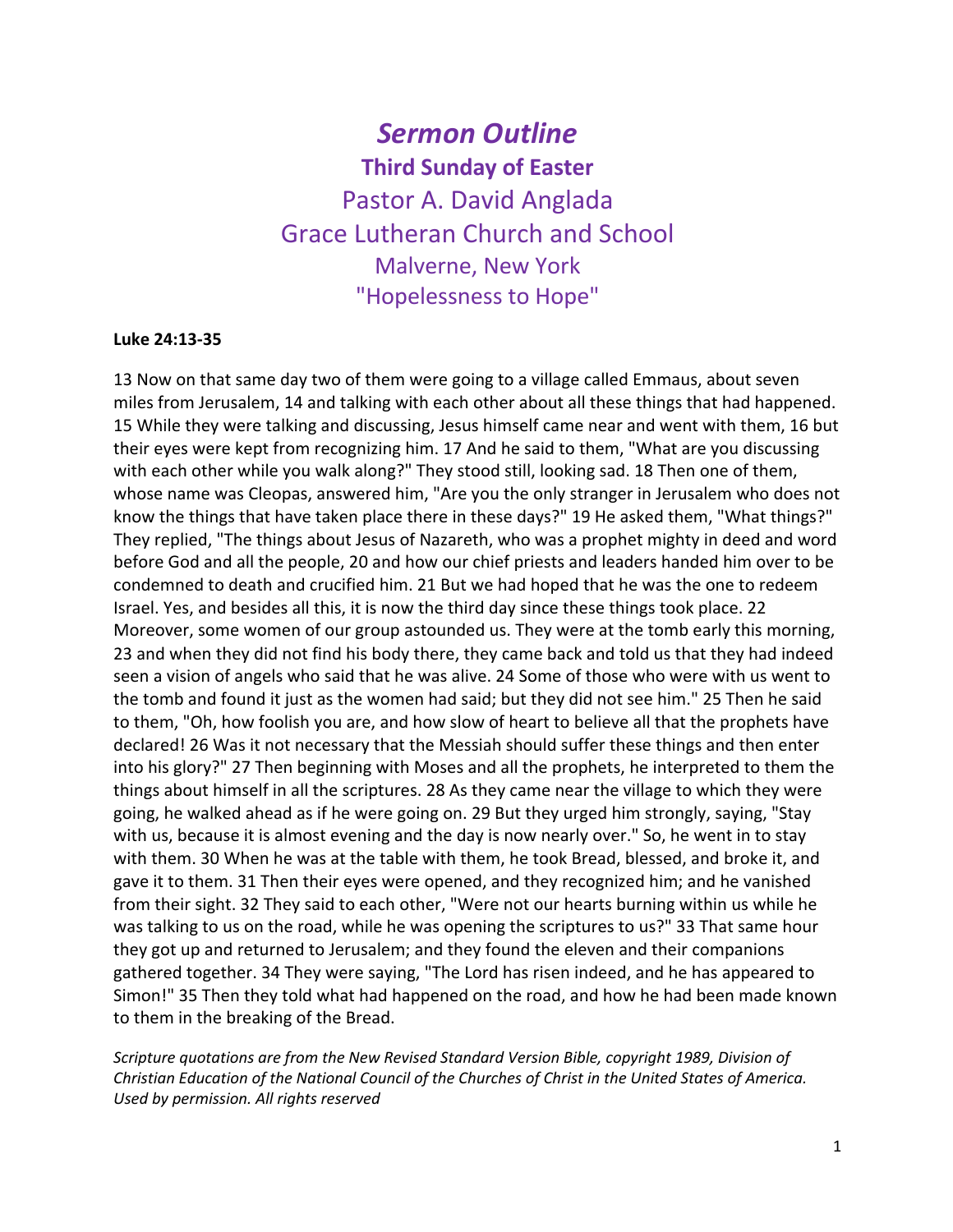# "Hopelessness to Hope"

### **Introduction to the Word**:

Listen for the word that stands the test of time. Listen for the word that lives and moves among us. Listen for the word that God is speaking to us this day.

During the past twenty-five years serving as a Pastor of Word and Sacrament, there is a phrase that I have heard on numerous occasions when a parishioner or members of their immediate family members has faced a difficult time or life challenges that has altered their lifestyle.

The expression is **We, Had Hope!** For example, when a person has lost a family member to a terminal illness, they would say **I had hoped** that this new experimental treatment or medicine would had work a miracle or saved his or her life.

"**We Had hope!"** Their dreams and hopes become a moment of hopelessness. One a person visiting a family member in the ICU, and they died, we pack up the individuals belongs, and we say, **"We Had Hope,"** and then you go home alone.

In our gospel story today on Easter Sunday afternoon, two of Jesus's followers, Cleopas and unnamed individual, most likely Cleopas's wife, were walking from Jerusalem to Emmaus, about seven miles. They had been in Jerusalem for the Passover, about two hours away, but it had been a terrible Passover.

They were disciples of Jesus, and they had gotten the shock of their lives when they learned that Jesus had been crucified. They could hardly believe it. There Messiah was taken away from them.

Luke informs us that as they were walking along that dusty road toward their Emmaus home, they were talking with each other about the things that had happened. One thing that had happened, without a doubt, was the crucifixion of Jesus.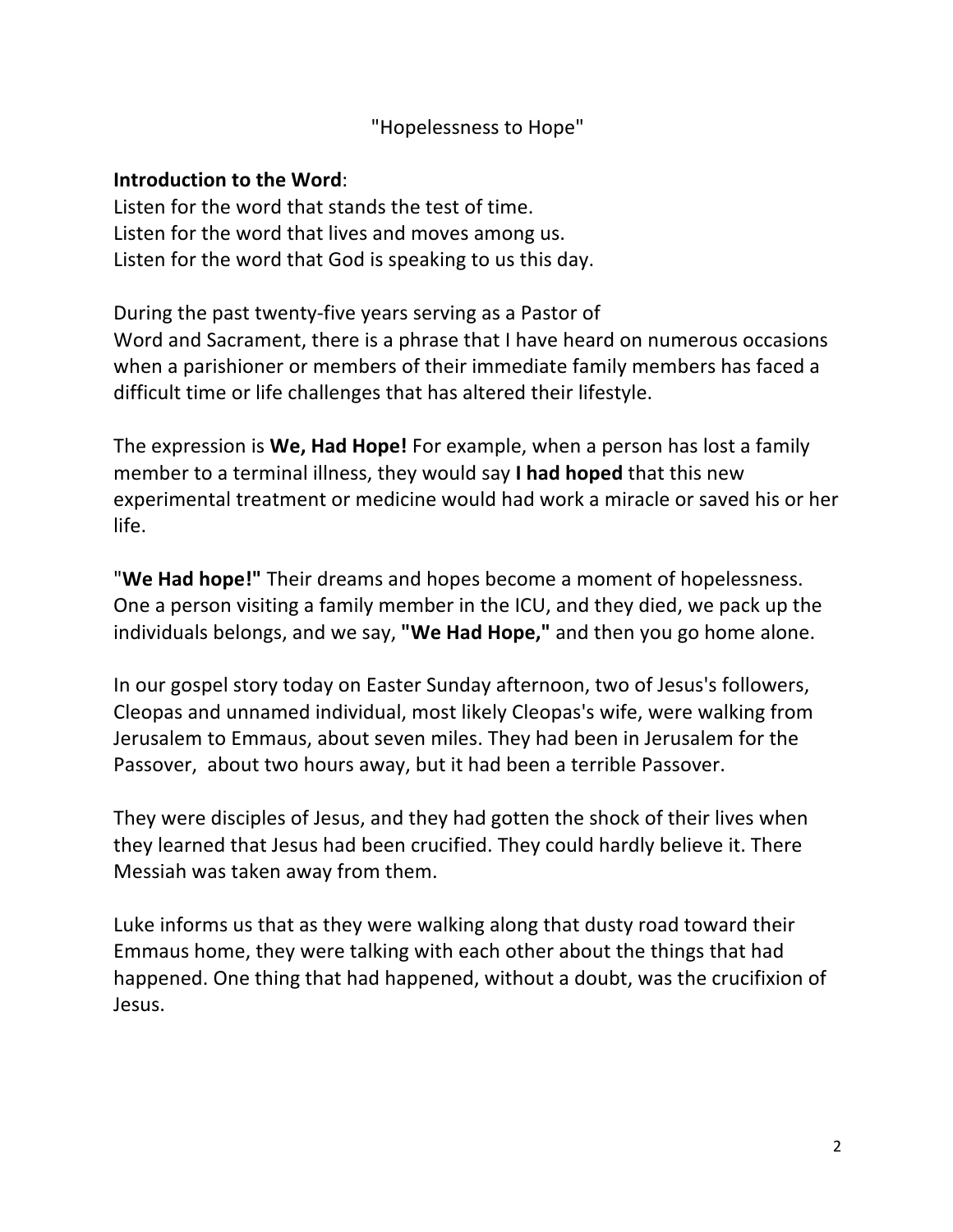The gospel writer also communicates to the early church that the tomb where had laid Jesus was empty, Jesus who was crucified, buried in the tomb had been risen from the dead by the power of God.

Like New Yorkers in the days after 9/11, perhaps many of us sorting through the impact of the Coronavirus throughout Long Island, New York.

We must talk about these life-unending events, as well as the unthinkable happenings. We try to make sense of what is taking place in the world, and we cannot find an ending to our questions or our honest inquiry about why we are going through this.

I can picture Cleopas and his partner with heavy hearts but, at the same time, lost in intense conversation. A

week ago, they came to Jerusalem with high hopes.

Now they are leaving with hopelessness.

Most likely, they were trying to make sense out of the nonsense.

Perhaps they said to themselves: Why would anyone kill Jesus? What had gone wrong? Why would the tomb be empty?

Would the authorities hunt down the disciples next?

I am sure that the two disciples must have wondered if their lives might be also in danger.

Suddenly they are interrupted by a stranger unknown to them, walking alongside them. The stranger who seemed to know nothing about Jesus on the road asked Cleopas and his companion, what were you talking about?

Cleopas tries to explain the events of the past week to this pilgrim: **We Had Hoped**

Can you hear the disappointment in his voice?

It sounds like us when we are facing life's disappointments.

So they began to tell this stranger about Jesus-how he was prophet mighty in deed and word, how the chief priests and leaders handed Jesus over to be crucified-how the disciple had hoped that Jesus would be the one. But their hopes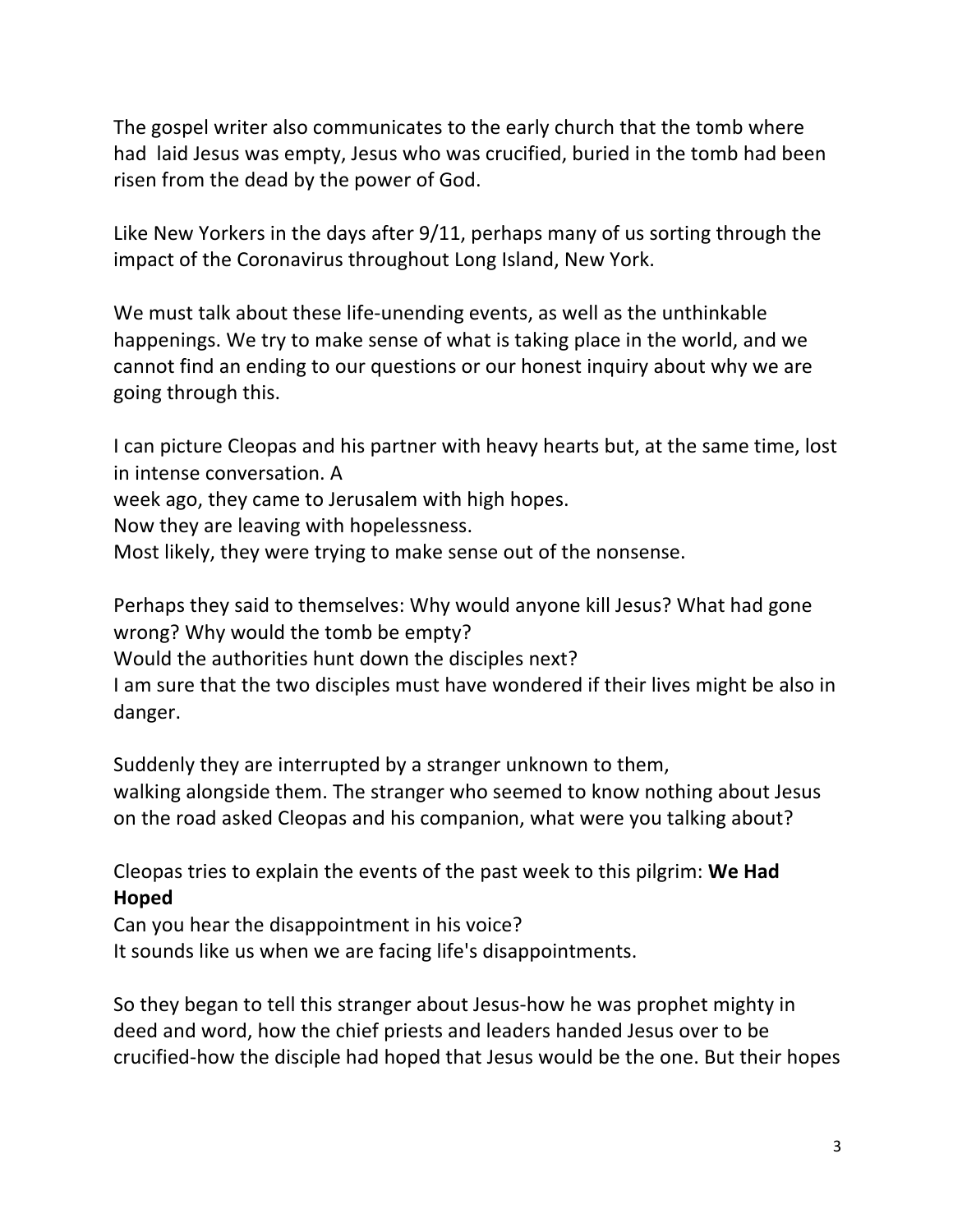had been shattered by the crucifixion. They also told him about the woman's' report that the tomb was empty Sunday, morning.

The stranger interrupted them. He said to them, "Oh, how foolish you are, and how slow of heart to believe all that the prophets have declared! Was it not necessary that the Messiah should suffer these things and then enter into his glory?" Then beginning with Moses and all the prophets, he interpreted to them the things about himself in all the scriptures.

**Cleopas and his companion still did not recognize that the stranger was Jesus.** 

Then they arrived in Emmaus. The sun was beginning to set, so the two disciples still not understanding that they were talking to Jesus invited him to stay for the night.

Jesus joined them for dinner. Please, note that It was customary in the days of Jesus; to invite a guest to stay overnight in your home for the night if the sun was going down.

It was also about welcoming the stranger and offering

hospitality. A stranger would never ask to stay in person's home. One waited until being asked, would you like to join us for the night. Jesus kept walking until being asked please join us for dinner and stay with us.

May we as a congregation continue practicing hospitality as Cleopas and his companion did towards Jesus. We never know if the stranger we invite and welcome in our midst is Jesus himself.

In Jewish homes, the host would take the Bread and break it and bless it and pass it around the table. But this night, Jesus did that. Jesus was the guest in this house, but he acted as the host. Luke says: When he was at the table with them, he took Bread, blessed, and broke it, and gave it to them.

Don't we all recognize these words? They are very much like the words we use to observe the Lord's Supper. Jesus "took Bread and gave thanks. Breaking it, he gave it to them."

Luke says: Then their eyes were opened, and they recognized him, and he vanished from their sight. This expression their eyes were opened is the same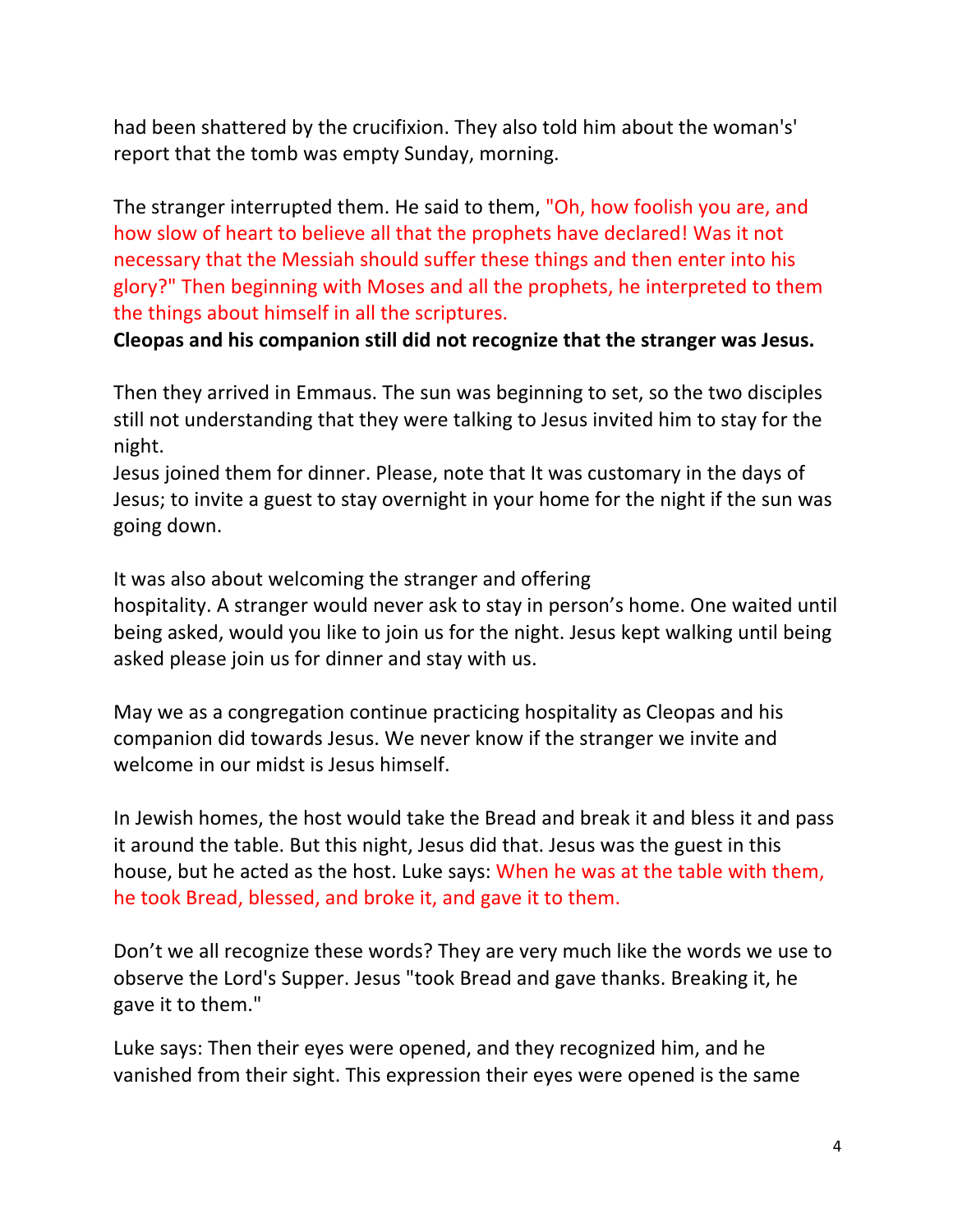expression used to describe the opening of the deaf ears of a man Jesus healed in Marks gospel (Mark 7: 34-35).

They said to each other, "Were not our hearts burning within us while he was talking to us on the road, while he was opening the scriptures to us?"

So even though night was falling, and it was seven miles to Jerusalem, these tow disciples got up from their dinner table and walked back to the city so they could tell the other disciples what they had seen. They found the apostles and the other disciples talking excitedly about Peter, who had seen Jesus.

Then Luke concludes the story with these words. They were saying, "The Lord has risen indeed, and he has appeared to Simon! Then they told what had happened on the road, and how he had been made known to them in the breaking of the Bread.

Jesus had been made known to them in the breaking of Bread, just as Jesus is also made known to us today in the breaking of Bread! **(use the bread to illustrate the above).**

# **Cleopas and his companion were hopeless, but now they are hopeful!**

When I reread the Emmaus Road story this year, I say to myself, this story is so appropriate for us today. Let us face it, globally, and in the United States of America especially in New York State, we are going through some difficult times, as well as an uncertain economy. Yes, we are afraid and petrified. At times we are like Cleopas, and his companion; we fail to see the risen Christ walking beside us.

So much of what we had hoped for this spring, did not come to past. Graduations, anniversaries and other family rituals as well as family cultural traditions we hold dear to our hearts will not take place in the coming months. Sports fans are mourning that will not be able to attend their favorite stadiums or arenas this coming sports seasons.

Besides all this, it is now over a month and half and people are still dying.

Moreover, we keep hearing various projections about when we will go back to normal or if we will ever go back to normal or what normal will look like after all this.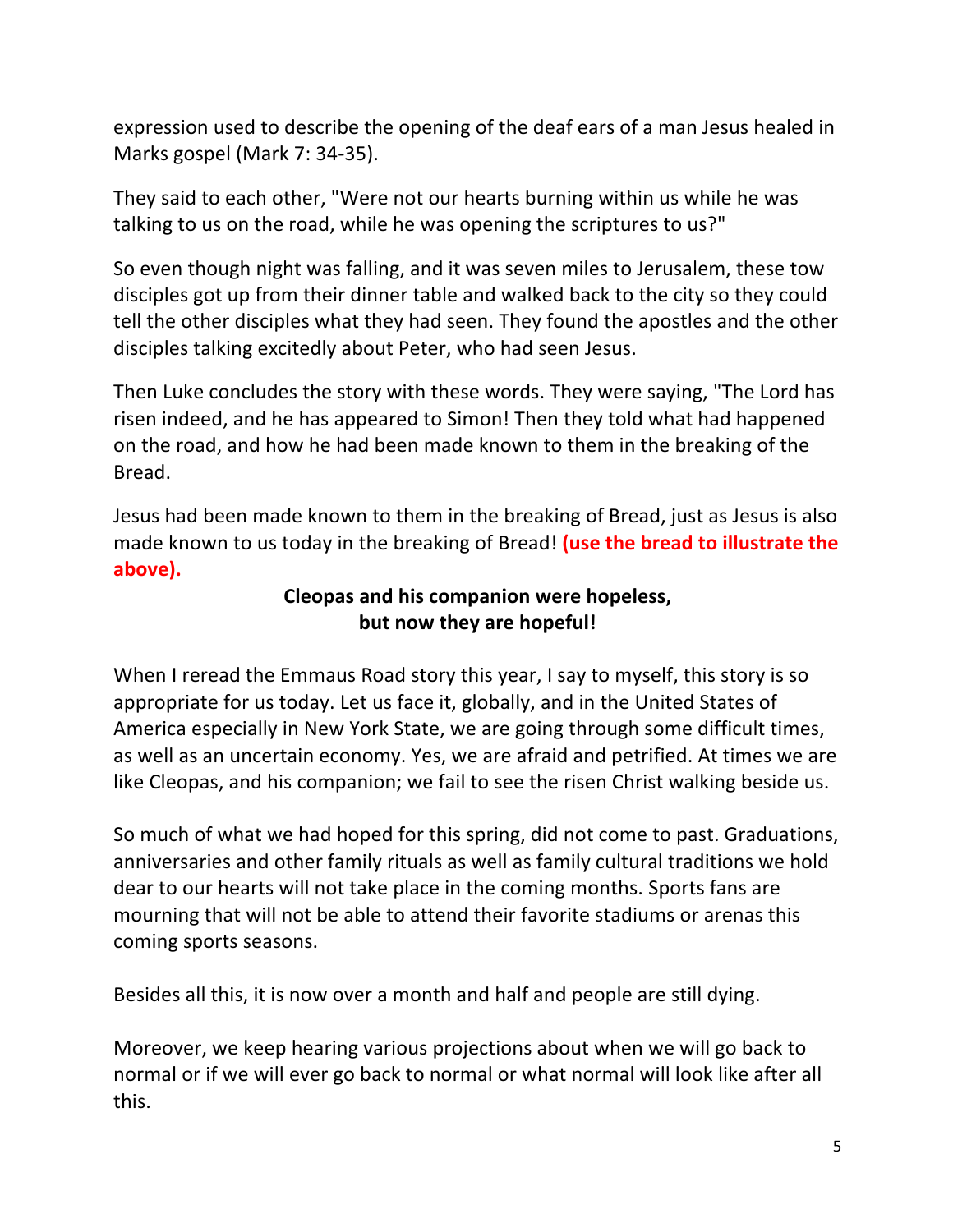My good friends let us not lose sight that the Risen Christ is with us on this third Sunday of Easter; Easter is not canceled; Easter will never be canceled. The Risen Christ is known to us in the breaking of the Bread.

Many have lost their faith and hope; equally important, many are living in a state of hopelessness.

People of God, Christ, is alive, Christ is Risen, we are not alone. Christ is walking alongside us, and at times we failed to recognize him.

The Risen Christ reminds us of all that we may forget when we are overwhelmed by current events. Christ makes himself known to us so that we can go and make Him known to others.

Beloved in the Lord, the power of death is countered by the power of life.

# **Yes, life has become challenging for us, but I still see hope:**

I still see hope in each one of us, as we call each other up to make sure that we are okay.

I still see hope in our medical community as they give of themselves to save lives.

I still see hope in our first responders giving of themselves to make sure we are okay.

I still see hope in our Grace schoolteachers who give of themselves unconditionally to make sure our children are receiving an education of excellence.

This past Wednesday, 7:45 in the evening, our first-grade teacher Ms. LeBlanc came to the home of one of her student (ki lilly) Kylie Hazzard, to sing to her happy birthday, Ms. LeBlanc was accompanied by her mother who helped sing happy birthday from her car. Furthermore, they brought her birthday treats. She wanted to make sure her student Kylie birthday was not forgotten since, all classes are suspended in our education building due to the Coronavirus.